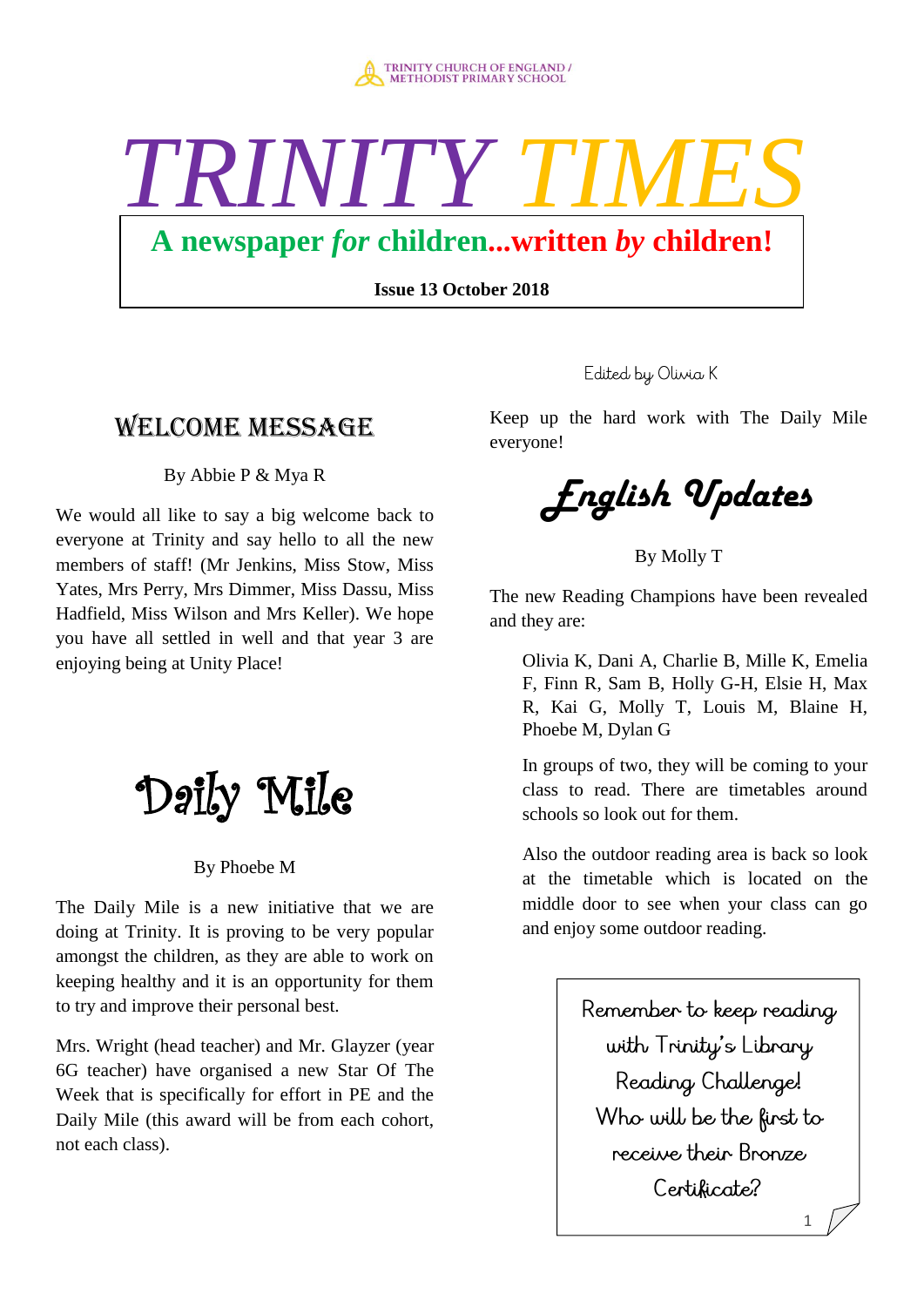TRINITY CHURCH OF ENGLAND /<br>METHODIST PRIMARY SCHOOL



#### By Keira D

Congratulations to all our School Council winners. We are all so proud of you. We hope this year will be full of new, exiting activities and opportunities at Trinity.

#### KS1

 $1S =$ Ethan F + Freya B  $1C = Jack L + Annie N$  $1B = Lucas A + Holly G$  $2L =$  Alfie H + Jasmine M  $2B = Jacob P + Remmi J$  $2W =$ Liam A-D + Millie M KS2  $3J = Zac B + Lexi B$  $3F =$ Leighton  $S +$ Ava F  $3W =$ Ethan K + Lily – Rose B  $4Y = Rory B + Lily W$  $4F = Max N + Harriet H$ 5R = Isaac N +Mollie B  $5D =$ Cameron  $G +$ Sofia S  $5J =$ Jamie R + Anna W  $6G =$ Kai  $Q +$ Emily M  $6K =$  Keiron  $F +$  Molly T



#### By Mustafa A

Sports Council is a really important job. You can vote for people that take great effort in the daily mile and clubs, or draw names out of a fancy top hat. If you're Sports Council, you need to motivate people on the Daily Mile and encourage them to do their best. The representatives also persuade people to do some sports clubs and show a lot of effort in PE.



By Harriet H

Have a read of Harriet's review of Matilda the Musical below…and keep an eye out for her column in the next issue too!

#### **Matilda the Musical**

This half term, year 4 has been studying Roald Dahl and one of his books is Matilda. For those who don't know the story, Matilda is an unloved child who loves to read, but her parents don't know why she likes books so much. She figures out that she can move stuff with her eyes and with her powers, she saves her favourite teacher and her whole school from their awful head teacher, Miss Trunchbull, who is a hammer throwing champion (and has been known to have thrown some children as well!). Recently, I have watched Matilda the Musical at the Palace Theatre in Manchester. It was amazing and full of great songs. Personally, my favourite song was "Revolting Children" because this is when the children have frightened Miss Trunchbull and made her run away. The part of Miss Trunchbull was actually played by a man! He was very funny and scary at times. There are a lot of child actors in the show and they were all fantastic. Annalise Bradbury, who played Matilda, was so good that I wanted to take her place as Matilda! At the end, the audience all gave her a standing ovation.

The moral of the story Matilda is that even if you are small, you can achieve anything. Remember, "even if you're little you can do a lot, you mustn't let a little thing like little stop you!"

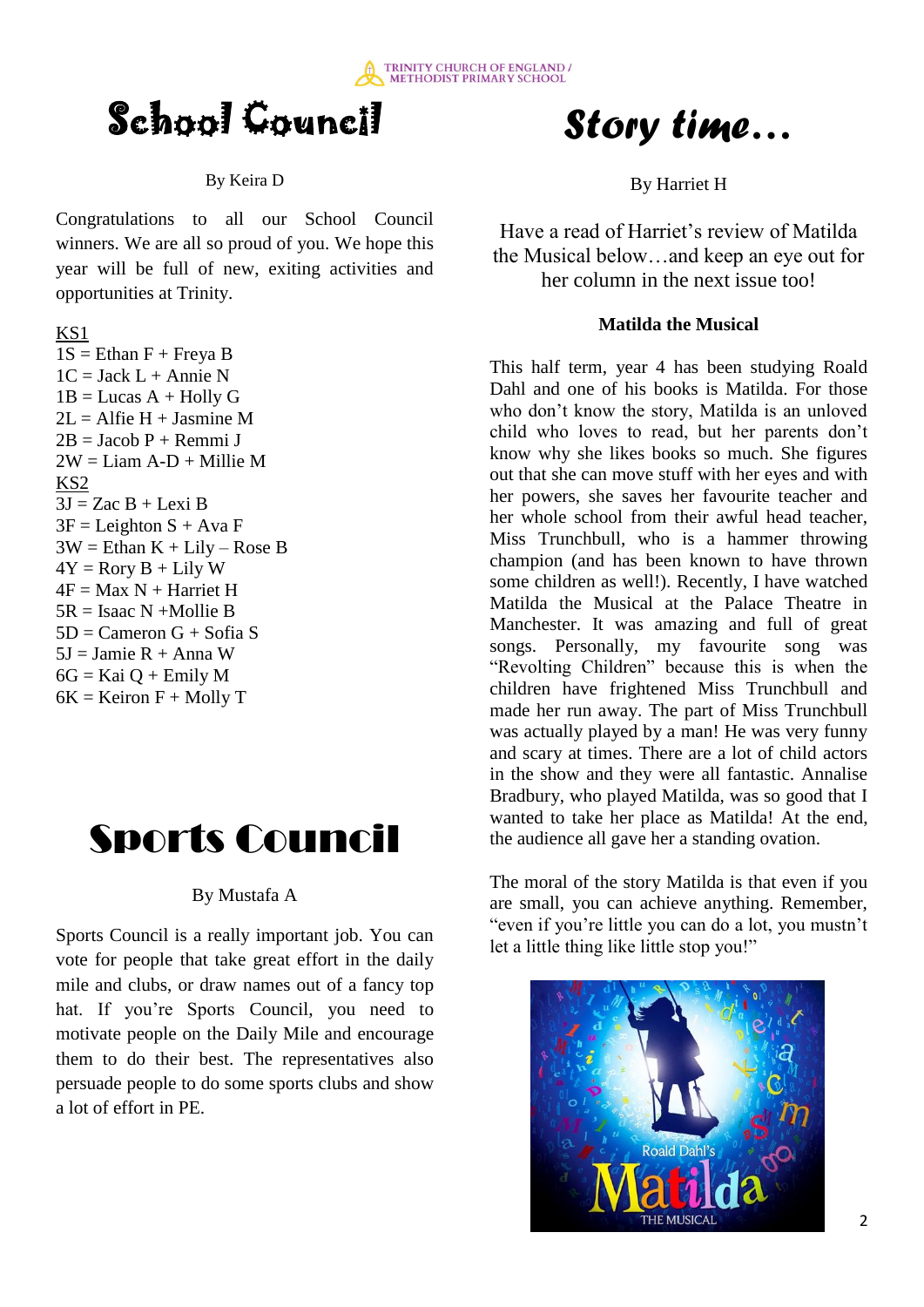TRINITY CHURCH OF ENGLAND /<br>METHODIST PRIMARY SCHOOL

# Camp Night

#### By Kai Q & Mya R

Camp Night was on the  $21<sup>st</sup>$  September 2018. Year 6 went to an amazing place called Rock and River. There are many activities to do like:

\* Leap of faith \* Climbing tower \*Raft building \* Archery \*Balance Beam

Due to strong winds and health and safety issues, some children took part in orienteering. That may happen to the next year 6 children too, but it is still an amazing experience and equally as fun!

Camp Night was a fascinating experience for all of year six, it gave us a taste of the wilderness *and a taste of hot chocolate*! The lucky year six children were the first to pitch their tents indoors due to high winds! Personally, I found that I was soaked for half the trip, but even then I found Camp Night fascinating and fun.

Also year six met up with their old year two teacher, Mr. Elliot! Next year's cohort has a lot to look forward to, from climbing walls to the leap of faith, Camp Night is definitely a highlight of year six!



## Football Competition

#### By Molly T

On the  $25<sup>th</sup>$  of September the year 5 and 6 Girls Football Team went to Lostock Hall to take part in a competition. The team was:

Olivia T(5R), Jessica H(5R), Erin T(5D), Marissa A(5D), Lilly M(5D), Ava M(6K), Lottie  $(6K)$ , Molly T $(6K)$ 

They did very well and just missed out on making it into the quarter final. They won two games and lost two games and we are really proud of them!

Well Done!

## Clubs & Sports

#### By Holly G-H

We have lots of amazing clubs this year at Trinity, some of these include Netball (Miss. Walsh), Indoor Athletics (Mr Raines), Girls Football (Mr Ford), Choir (Mrs Johnson), Boys Football (Mr Glayzer & Mr Jenkins), Cooking Club (Mrs Taylor) to name just a few!

Have a look at some of the quotes below to see what others think about some of these opportunities!

"The club is fun and full of exciting sports."

"Football Club is amazing and lets me be competitive"

"It's really fun and improves my skills!"

"I love trying new things and I do that every week in this club!"

#### **Which club will you try?**